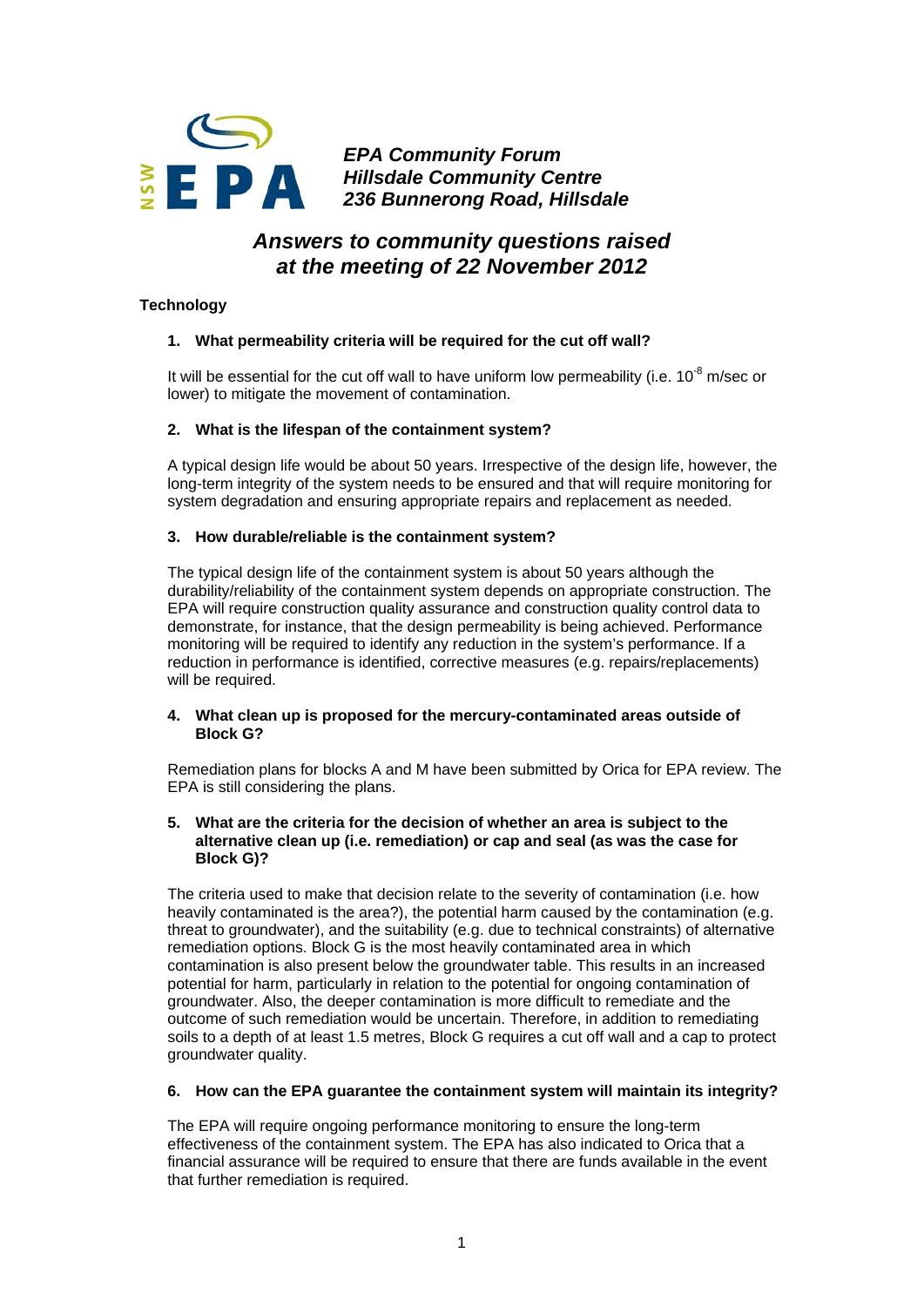# **7. What consideration has there been of other remediation options?**

As required by the EPA, a detailed analysis of remedial options has been carried out. This has been reported in Orica's options appraisal report which has been reviewed and endorsed by an independent expert. The EPA has reviewed the report and requested further assessment which has recently been provided and which we are now reviewing.

# **8. Does the cap and seal approach meet international best practice for mercury disposal/storage and emissions management?**

The remediation goes beyond 'cap and contain' because Orica is also required to remove the most highly contaminated soil accessible, an approach considered to meet international best practice.

# **9. Will the EPA meet the UN requirements for mercury remediation? If so, how?**

The EPA's requirements are consistent with the *United Nations Environment Programme Technical Guidelines for the Environmentally Sound Management of Wastes Consisting of Elemental Mercury and Wastes Containing or Contaminated with Mercury* (2011) which recognise that the remediation of soils contaminated with mercury is dependent on a variety of factors (i.e. there is no one approach that would suit all circumstances) and highlight that the priority is to isolate the contamination, as far as possible, in order to minimise further exposure to people and the environment.

#### **10. What are the thermal treatment options for mercury remediation?**

There are a range of technologies which are discussed in Orica's remedial options appraisal report. The EPA has requested a further assessment from Orica of the most promising thermal technology (indirect heated vacuum thermal desorption); the results of which have recently been provided to the EPA. The EPA is currently reviewing this information but has also requested further information from Orica.

#### **Monitoring**

# **11. Will independent monitoring be undertaken?**

The type, locations and extent of further monitoring for mercury will be an important component of the EPA's Independent Review that will be undertaken by the EPA and was announced on 25 January 2013.

# **12. What mercury monitoring equipment is being, and will be, used?**

The following mercury air monitoring equipment is currently in use:

**An inline mercury vapour monitor** to continuously monitor the Emission Control System (ECS) to ensure it is operating effectively. The monitoring location has been chosen to ensure the granulated activated carbon can be replaced before mercury can break through and be discharged through the stack. The inline monitor at Emission Points 37 and 38 is a Mercury Vapour Monitor VM-3000.

**Equipment associated with Test Method 12 (TM-12)** for mercury sampling and analysis. This equipment is used to monitor emissions discharged from the ECS stacks on a monthly basis in accordance with the EPA document *Approved Methods for the Sampling and Analysis of Air Pollutants in New South Wales*. TM-12 incorporates USEPA Method 29 'Determination of Metal Emissions from Stationary Sources'. Sampling and analysis are carried out by NATA-accredited companies.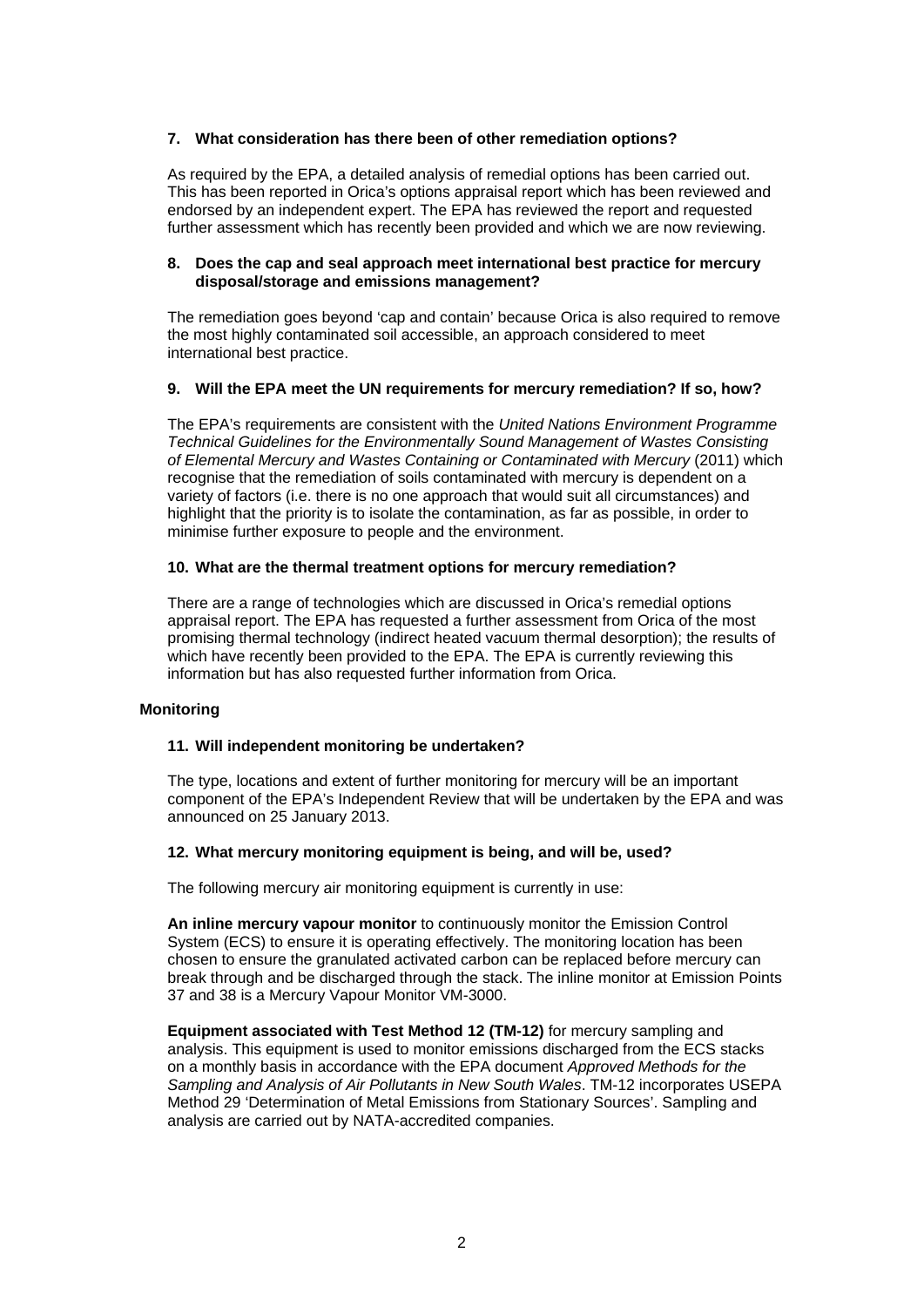**A Lumex-RA 915+ Mercury Analyzer** to monitor one day per week continuously for 24 hours the ambient air between the Temporary Emission Control Enclosure (TECE) and the Botany Industrial Park boundary along Denison Road. Monitoring at this location demonstrates that the TECE and ECS are operating effectively (preventing the escape of mercury vapour from the TECE).

**A Jerome J405 Mercury Vapour Analyzer** for daily monitoring in the TECE. Monitoring ambient air within the TECE ensures the effective implementation and operation of mercury mitigation measures.

The mercury controls have been designed to minimise mercury emissions from the site as much as practicable. The TECE built over the site of Block G of the former chlor alkali plant (FCAP) is specifically designed to manage mercury vapours from remediation works. The TECE components include a ventilation system and an ECS which filters ventilated air prior to its discharge to the atmosphere. The ECS consists of two treatment trains each containing granulated activated carbon beds specifically designed to capture mercury emissions.

Mercury monitoring for the 'containment system' project will be required to demonstrate emission controls are operating effectively and mercury emissions are being minimised as much as practicable. This is consistent with current monitoring requirements.

#### **13. Will there be an Air Quality Management Plan for the containment system? What monitoring will be required?**

Orica will be required to prepare and implement a detailed air quality management plan (AQMP) for the containment system project.

The AQMP will:

- 1. be prepared in consultation with the EPA
- 2. describe best practice measures that will be implemented by Orica to ensure mercury emissions are minimised to the maximum extent achievable
- 3. include details of an air quality monitoring program to be used to demonstrate emission controls are operating effectively.

Specific monitoring to be undertaken during construction of the containment system is likely to include the four methods specified in Question 12.

Following construction, the EPA will require that Orica employ fit-for-purpose monitoring methods that will demonstrate mercury emissions are being minimised as much as practicable.

Air quality monitoring results will be available to the community. Currently FCAP monthly stack test monitoring data and weekly boundary monitoring data is published on the web. This is consistent with the requirements of the POEO Act – and *The Requirements for Publishing Pollution Monitoring Data* (EPA, March 2012).

Air quality monitoring associated with future remediation works will be published by Orica on its website in accordance with the Act.

#### **14. Is it possible to conduct real-time air mercury monitoring? If so, will the EPA require this?**

The EPA has strict air monitoring standards on-site that provide sufficient information to monitor for any potential mercury emissions. It is as near to real-time as possible taking into account technology limitations that require a small processing speed delay ranging from minutes to hours. This data is regularly reviewed to ensure licence limits are met. On-site monitoring includes: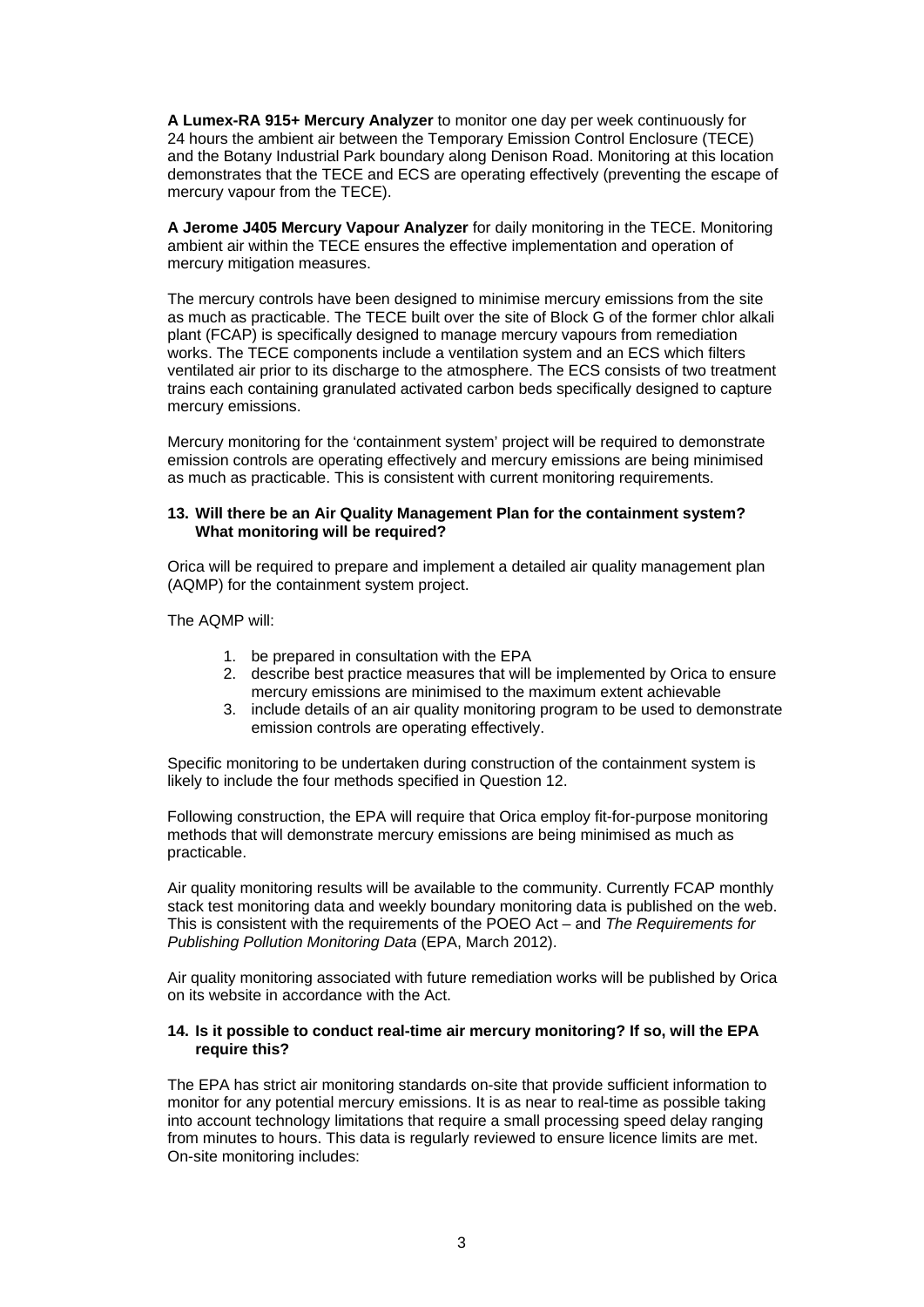The EPA requires near real-time air mercury monitoring of emissions within the Emission Control System (ECS). Emissions are continuously monitored to ensure the ECS is operating effectively at all times. ECS mercury vapour monitoring is performed using an inline mercury vapour monitor (Mercury Vapour Monitor VM-3000).

The EPA requires near real-time air mercury monitoring of emissions within the TECE. Emissions are monitored daily to ensure mercury mitigation measures are implemented and operated effectively. TECE indoor monitoring is performed using a Jerome J405 Mercury Vapour Analyser.

The EPA also requires near real-time air mercury monitoring of ambient air close to the boundary of the site. Emissions are monitored one day per week continuously for 24 hours to ensure the TECE and ECS are operating effectively. Monitoring is performed using a Lumex-RA 915+. The Lumex monitor is not designed for permanent outdoor use or to provide remote access to data.

The EPA will continue to require Orica to conduct mercury vapour monitoring at a frequency that adequately demonstrates mercury emissions are controlled to the maximum extent achievable to protect human health and the environment.

# **15. Will EPA require Orica to perform Halo testing (soil testing on adjacent land)?**

The independent review will involve a thorough analysis of available data to determine if any further information is needed to assess residual health risks, to the adjacent community, associated with the mercury emissions from the former plant. This analysis will also be used to direct any subsequent sampling and testing programs.

#### **16. Can the community have independent testing performed to provide reassurance of the levels of contamination?**

Although the scope of works to be undertaken by the independent review has not been developed, at this stage, it is envisaged that sampling for mercury will be required to support the independent review.

#### **Health**

#### **17. What are the current health impacts on people and the environment?**

Based on the current health risk assessment, ambient air monitoring, relevant remediation projects and sampling completed around the site, the EPA believes that there are no health risks to residents. This issue will be considered in further detail as part of the EPA's Independent Review.

#### **18. Who issues health warnings/notices?**

NSW Health

# **19. What health testing is required?**

This issue will be considered in further detail as part of the EPA's Independent Review. However there are currently no health testing requirements around the site or within the community as the health risk is considered to be extremely low. This is based upon health risk assessments, ambient air monitoring, relevant remediation projects and historical sampling completed.

#### **20. Can a review of mercury health studies be undertaken? What are the health implications for the local community?**

This issue will be considered in further detail as part of the EPA's Independent Review.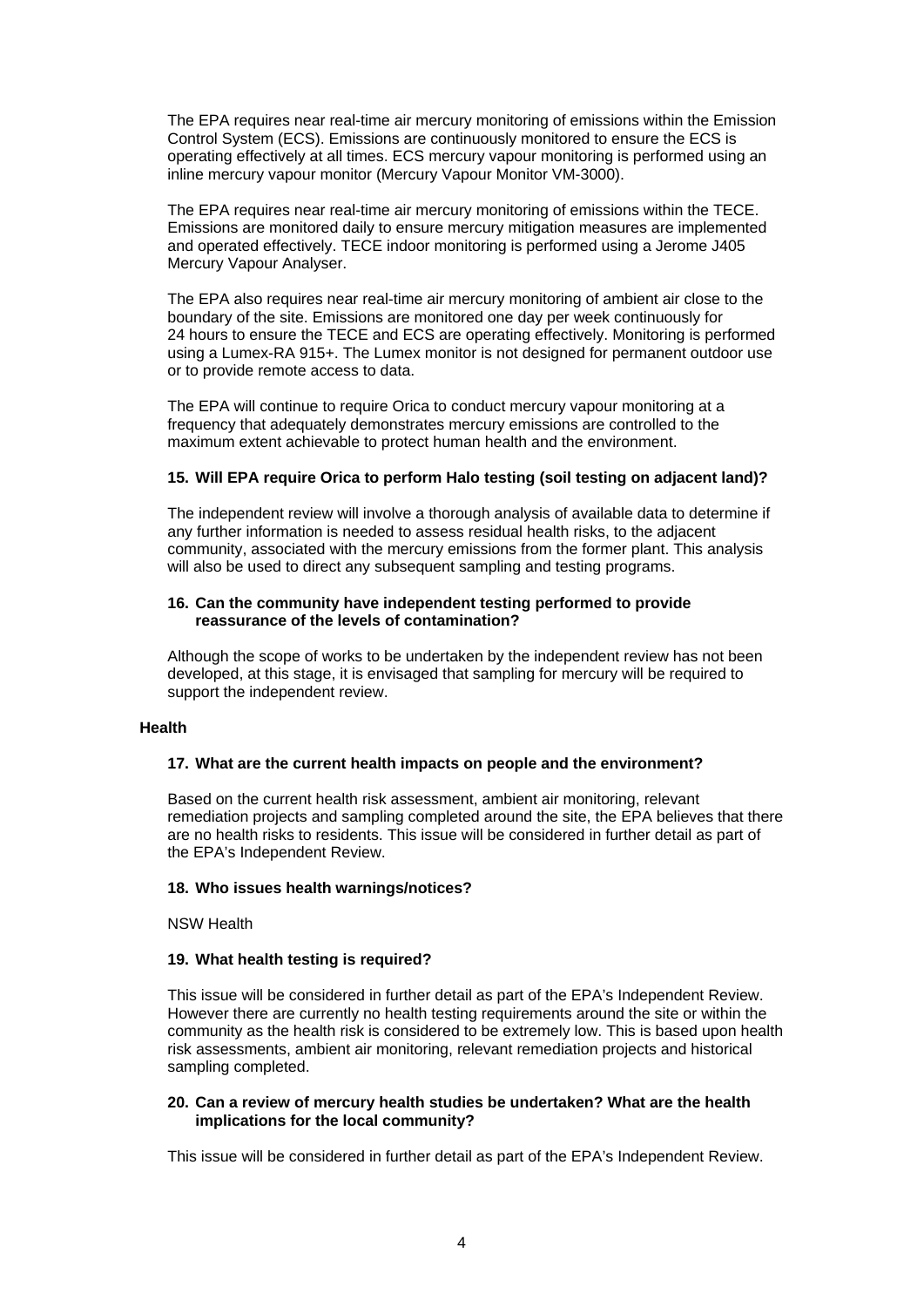### **Historical site contamination**

# **21. Can the EPA supply old copies of Environment Protection Licences? Was Orica permitted to discharge mercury in the past?**

There are numerous historical files, data, reports and other information on the old ICI plant that go back many years. In order to obtain old copies of the Environment Protection Licences and details on mercury discharges, a search of these files is being conducted. Further information, including old copies of licences, will be made available once located. Information available shows that some of the discharges allowed were for example:

*Air* 

Orica was permitted to emit mercury through the vent stacks at an emission rate of 0.3 mg/m<sup>3</sup> through vent absorbers controlled with carbon filters in accordance with the Clean Air (Plant and Equipment) Regulation 1997.

#### *Waste*

Brine waste filter solids were stabilised and cast into concrete blocks suitable for landfill disposal. The blocks were regularly tested to the US EPA Toxicity Characteristic Leaching Procedure. The mercury content leachate limit was 0.2 milligrams per litre. Spent carbon filters contaminated with mercury were also stored on site and sent to landfill.

# **22. What was the total quantity of mercury discharged?**

# *Orica has provided the following answer to this question:*

Based on limited data from the final years of the operation of the Orica Botany plant, and data from similar mercury cell plants, it is probable that the total losses from the Botany plant were  $\sim$  3 g Hg/tonne of chlorine capacity or  $\sim$  240 kg of mercury equivalent per annum. There is a high degree of uncertainty in the estimates but this represents a reasonable estimate.

Available information is below.

1. Orica data for the last few years of the plant life is recorded in the National Pollutant Inventory and this is summarised below:

| <b>National Pollution</b><br><b>Inventory: Year</b> | Units of measure<br>(data in kilograms) |
|-----------------------------------------------------|-----------------------------------------|
| 1998/99                                             | 240                                     |
| 1999/00                                             | 202                                     |
| 2000/01                                             | 128                                     |
| 2001/02                                             | 141                                     |
| 2002/03                                             | 240                                     |
| 2003/04                                             | 340                                     |

However there is widely reported data from similar mercury cell plants. The Botany chlorine plant was rated at 80,000 tonne per annum capacity and the above data equates to 3 g Hg/tonne of chlorine capacity.

2. The total mercury emission to air, water and products from chlor alkali plants in western Europe was 9.5 tonnes in 1998, ranging from 0.2-3.0 g Hg/tonne of chlorine capacity at the individual plants (ICC (2004))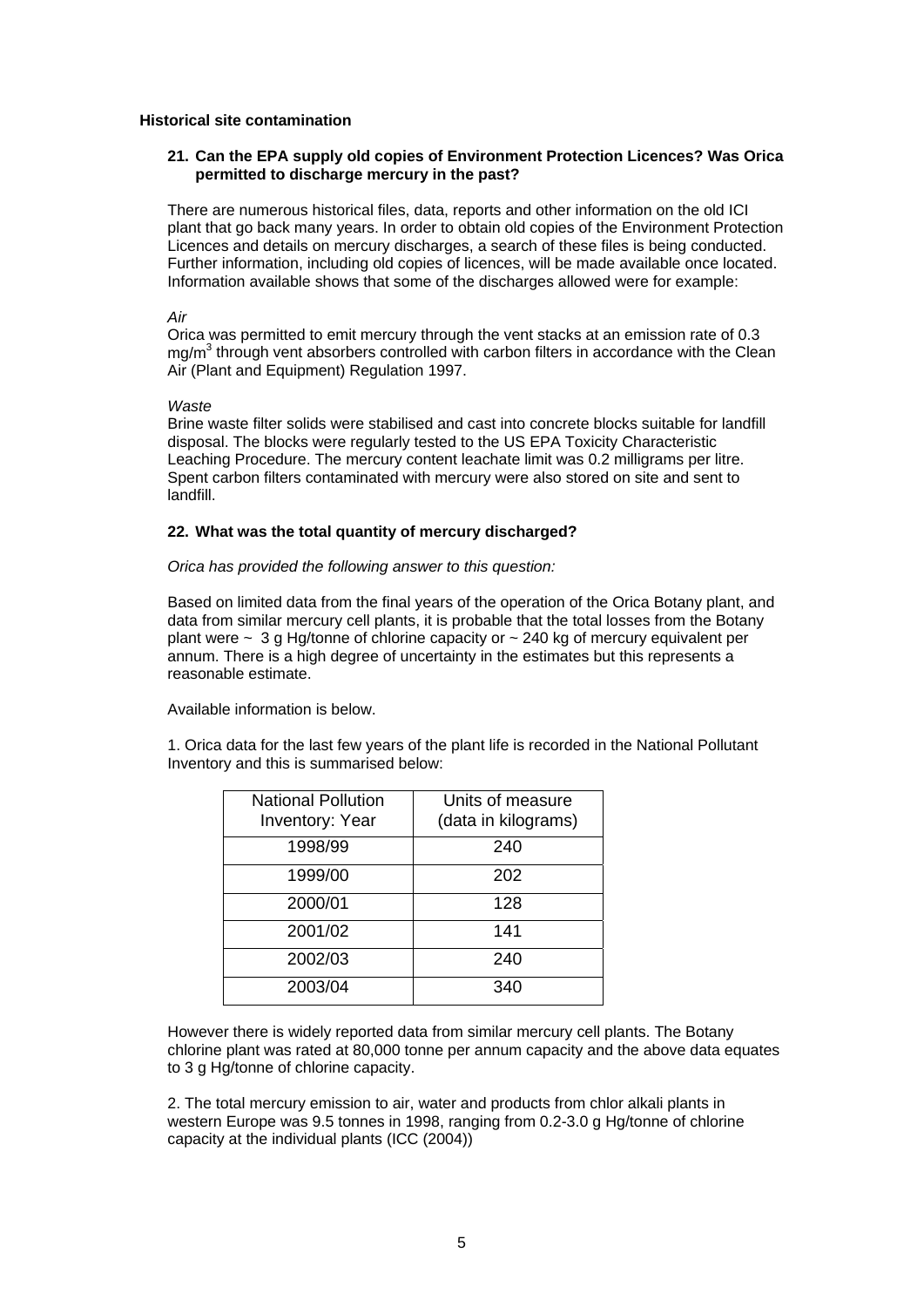3. The UNEP estimated that in 2005 the chlor alkali industry demand for mercury was 500 tonnes for an estimated 9 million tonnes of mercury cell production capacity world wide. Assuming that the demand was required to replace mercury losses, this equates to 0.6 g Hg/tonne chlorine capacity.

[\(http://www.zoinet.org/web/sites/default/files/publications/Mercury-Poster-Chlor-Alkali.pdf](http://www.zoinet.org/web/sites/default/files/publications/Mercury-Poster-Chlor-Alkali.pdf))

4. Emissions of mercury to the atmosphere from the BIP chlor alkali plant were quoted to be 120 and 140 kg per year in 2001 and 2002 (or ~1.8 g Hg/tonne of chlorine capacity), which were the last years of operation of the plant. (Nelson PF, H Nguyen, AL Morrison, H Malfroy, ME Cope, MF Hibberd, S Lee, JL McGregor and M Meyer (2009). *Mercury Sources, Transportation and Fate in Australia*. Final Report to the Department of Environment, Water, Heritage & the Arts RFT 100/0607).

5. EuroChlor reports that the mercury waste streams in European mercury cell plants averaged  $\sim$  3 gm Hg/ tonne chlorine capacity in 2002. [\(http://www.eurochlor.org/media/9074/3-4-1-unep\\_global\\_mercury\\_programme\\_](http://www.eurochlor.org/media/9074/3-4-1-unep_global_mercury_programme_-_the_chlor-alkali_sector_partnership.pdf) the chlor-alkali sector partnership.pdf)

# **23. What quantity of mercury remains in the contamination?**

It is estimated that approximately 12 tonnes of mercury remain within the identified remediation area.

# **24. Does the EPA know the extent of the mercury contamination?**

The extent of the mercury-contaminated soil that is currently subject to a Management Order under the *Contaminated Land Management Act 1997* was determined through onsite investigation and sampling.

The EPA has reviewed the information supplied and is aware of the extent of the contamination. This issue will be considered in further detail as part of the EPA's Independent Review.

#### **25. What is the extent of the contaminated area (on and offsite)? How is this known? Where are the contaminated areas?**

The extent of the mercury-contaminated soil that is currently subject to a Management Order under the *Contaminated Land Management Act 1997* was determined through onsite investigation and sampling.

The EPA has reviewed the information supplied and is aware of the extent of the contamination. This issue will be considered in further detail as part of the EPA's Independent Review.

# **26. Can Orica account for all the mercury wastes produced?**

*Orica has provided the following answer to this question:* 

No, Orica has no record to account for all the mercury wastes produced. Orica's critical records retention guidelines require waste monitoring records and waste disposal records to be retained for seven years. The former chlor alkali plant closed in 2002/03, so waste records pre-dating that period would not have been retained.

#### **27. What remediation will be required after the containment system is built (on and offsite)?**

This issue will be considered in further detail as part of the EPA's Independent Review.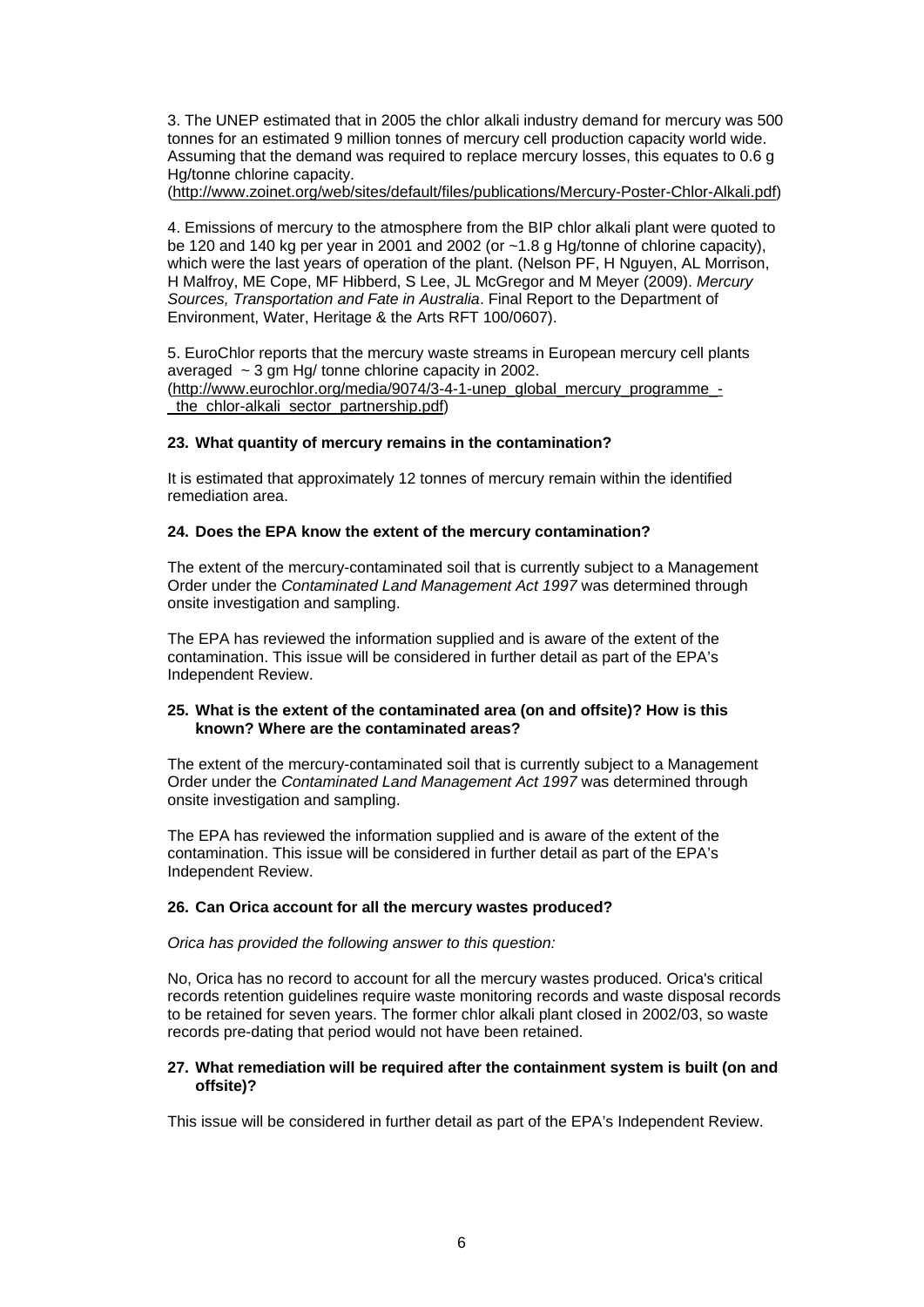#### **Risk management**

#### **28. What are the emergency management arrangements for Orica?**

In accordance with Section 5.7A of the *Protection of the Environment Operations Act 1997*, Orica Botany has prepared Pollution Incident Response Management Plans (PIRMPs). The PIRMPs outline the processes to prevent and minimise the risk of pollution incidents and ensure comprehensive and timely information is provided to relevant authorities and stakeholders.

Orica's Pollution Incident Response Management Plan is available at:

<http://www.oricabotanytransformation.com/?page=166>

#### **Regulation**

#### **29. What is the monetary value of financial assurance proposed for the project? Will it be adequate to remediate the site if Orica goes out of business? Is the financial assurance available if Orica goes out of business?**

Final monetary value is to be determined. The intent is to have the financial assurance available regardless of the status of Orica.

#### **30. What powers does the EPA have to regulate the project and Orica?**

Under the *Protection of the Environment Operations Act 1997* (POEO Act) and the *Contaminated Land Management Act 1997* (CLM Act) the EPA has robust regulatory powers to ensure that it is able to perform effectively. Some of these include:

- requiring immediate notification of a pollution incident to all relevant authorities
- doubling to \$2 million the maximum penalty for failure to notify a pollution incident in accordance with the requirements of the POEO Act
- requiring licensees to prepare and implement pollution incident response management plans
- requiring licensees to publish monitoring results or otherwise make them available to the public
- new explicit powers for the EPA and Ministry of Health to require, in certain instances, payment for an analysis of the human health and environmental risks arising from an incident
- expanded powers to require a mandatory environmental audit
- expanded information to be included on the public registers of Appropriate Regulatory Authorities website.

#### **31. What is Orica's non-compliance history?**

Refer to Attachment 1.

### **Consultation**

# **32. What will be the ongoing consultation process?**

The EPA believes that the community's input and involvement in the clean-up process is vital to its success.

The EPA will continue to consult via the Orica Community Liaison Committee and EPAinitiated community meetings as necessary. The EPA will use the Botany Bay subscribers group website as a tool to provide further information to interested community members.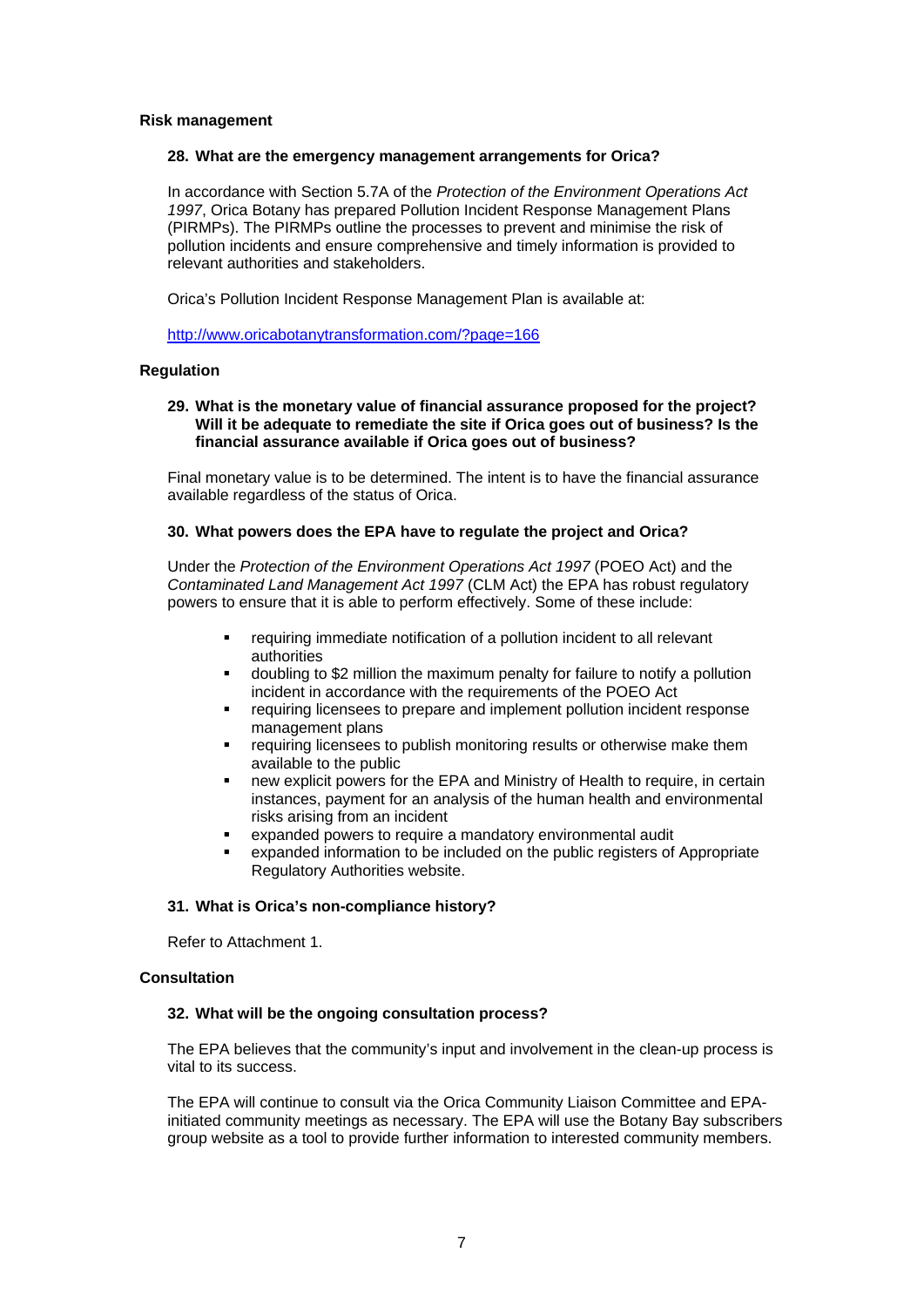The Steering Panel for the EPA's Independent Review will include community members to enable community views to be put forward.

### **33. How is the EPA going to continue to consult with the community?**

See answer to Question 32 above.

# **Other issues**

# **34. Why did the EPA allow Orica to burn diethylaluminum chloride (DEAC) in the past?**

On 22 October 2008 Orica wrote to the EPA stating that it intended to treat a 'small amount of waste residue' in the Groundwater Treatment Plant (GTP) prior to the annual shutdown in November 2008.

The EPA carefully considered the proposal and ultimately agreed to the activity with a number of conditions including community notification. The proposal was carefully considered on its technical merits and in consideration of the environmental risks associated with other treatment options. The conditions agreed by the EPA included notification to the chair of the Community Liaison Committee (CLC) (Mr Kent) and compliance with all licence conditions, including stack limit and monitoring conditions.

Orica complied with its requirement in notifying Mr Kent but began the treatment before the rest of the CLC members were apprised.

Stack testing during the process demonstrated an exceedance of the licence limit for suspended particles.

The EPA issued Orica with a Penalty Infringement Notice for non-compliance with licence condition L3.

The EPA has also amended the Environment Protection Licence with a condition that requires that no 'waste residue' can be processed through the Groundwater Treatment Plant without a full environmental impact assessment.

#### **35. What are the mercury emission levels from Qenos and are they a health issue?**

In 2010 and 2011 Qenos emitted 20kg of mercury for the year from its coal-fired boilers. Based on the emissions rate there is no health risk.

#### **36. Why aren't there any warning signs around Botany Bay and surrounding areas regarding the risk of mercury contamination? Should EPA/NSW Health expand this to include the risk of eating fish from Botany Bay?**

There are currently warnings that fish and shellfish should not be eaten from the whole of the waters of the Alexandra Canal from its source to its junction at the Cooks River and Penrhyn Estuary.

In the event of suspected environmental pollution of a recreational fishing area, the EPA and/or Fisheries NSW undertake the collection and testing of key aquatic species. The EPA and/or Fisheries NSW can ask the NSW Food Authority to provide advice on the data obtained from a food safety perspective. The advice together with the views of the EPA and Fisheries NSW (Ministry of Health can be involved also) inform risk management of the issue.

If communication to the public via signage is an agreed path, Fisheries NSW will oversee the implementation.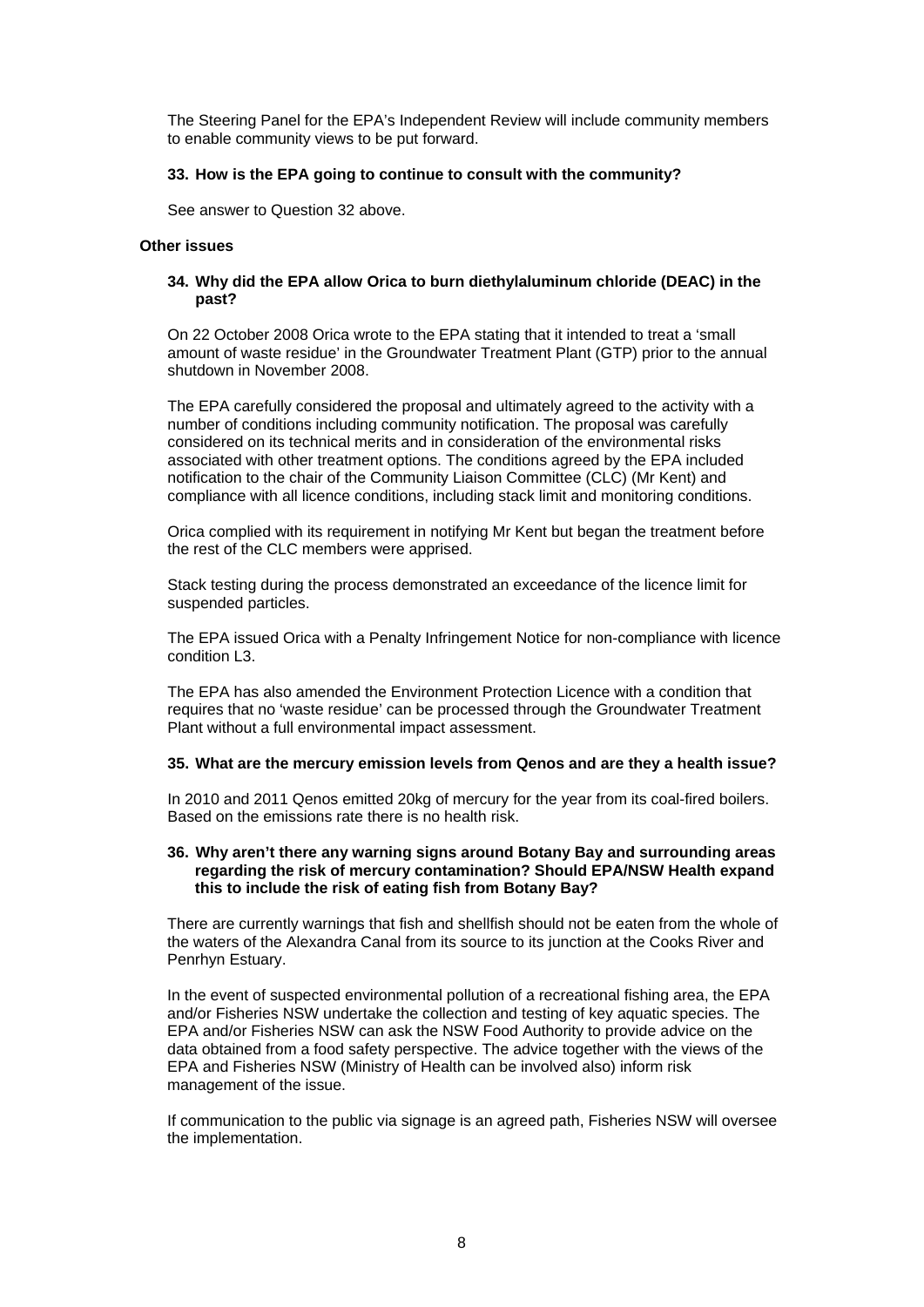### **ATTACHMENT 1: BREAKOWN OF LICENCE NON-COMPLIANCES ORICA ENVIRONMENT PROTECTION LICENCE NO. 2148**

| <b>Reporting</b><br>year<br>July) | Number of<br>licence<br>conditions<br>(ending 20 not complied<br>with | <b>Number of</b><br>incidents /<br>instances | <b>Breakdown</b>                                                                                                                                                          |
|-----------------------------------|-----------------------------------------------------------------------|----------------------------------------------|---------------------------------------------------------------------------------------------------------------------------------------------------------------------------|
| 2003                              | 0                                                                     | 0                                            | New chlorine plant commenced operation                                                                                                                                    |
| 2004                              | 1                                                                     | 1                                            | 1 non-compliance involving waste sent to an<br>incorrect facility and subsequently recovered - no<br>actual or potential environmental harm                               |
| 2005                              | 2                                                                     | 4                                            | 3 non-compliances related to monitoring<br>requirements                                                                                                                   |
|                                   |                                                                       |                                              | 1 non-compliance with actual or potential<br>environmental harm, involving a minor emission of<br>chlorine during drum testing                                            |
| 2006                              | 2                                                                     | 2                                            | 2 non-compliances involving actual or potential<br>environmental harm, with volatile organic<br>compound emissions emitted above applicable<br>licence limit              |
|                                   |                                                                       |                                              | 2 Penalty Infringement Notices issued for non-<br>compliances                                                                                                             |
| 2007                              | 19                                                                    | 44                                           | Commissioning of Groundwater Treatment Plant<br>(GTP) commenced as a requirement of a Clean-<br>Up Notice to prevent contaminated groundwater<br>impacting on Botany Bay. |
|                                   |                                                                       |                                              | 3 non-compliances related to monitoring<br>requirements                                                                                                                   |
|                                   |                                                                       |                                              | 7 non-compliances linked to stack emissions from<br>the GTP with parameters at levels above licence<br>limits                                                             |
|                                   |                                                                       |                                              | 21 non-compliances linked to treated water from<br>the GTP with parameters at levels above licence<br>limits                                                              |
|                                   |                                                                       |                                              | 1 non-compliance due to noise emissions from the<br>GTP above licence limit                                                                                               |
|                                   |                                                                       |                                              | 5 non-compliances involving operational issues                                                                                                                            |
|                                   |                                                                       |                                              | 2 non-compliances involving untreated<br>groundwater spills from groundwater collection<br>infrastructure                                                                 |
|                                   |                                                                       |                                              | 4 non-compliances involving administrative issues<br>such as late submissions of a report - no actual or<br>potential environmental harm                                  |
|                                   |                                                                       |                                              | A number of the above non-compliances had the<br>potential for actual or potential environmental<br>harm. Multiple Pollution Reduction Programs                           |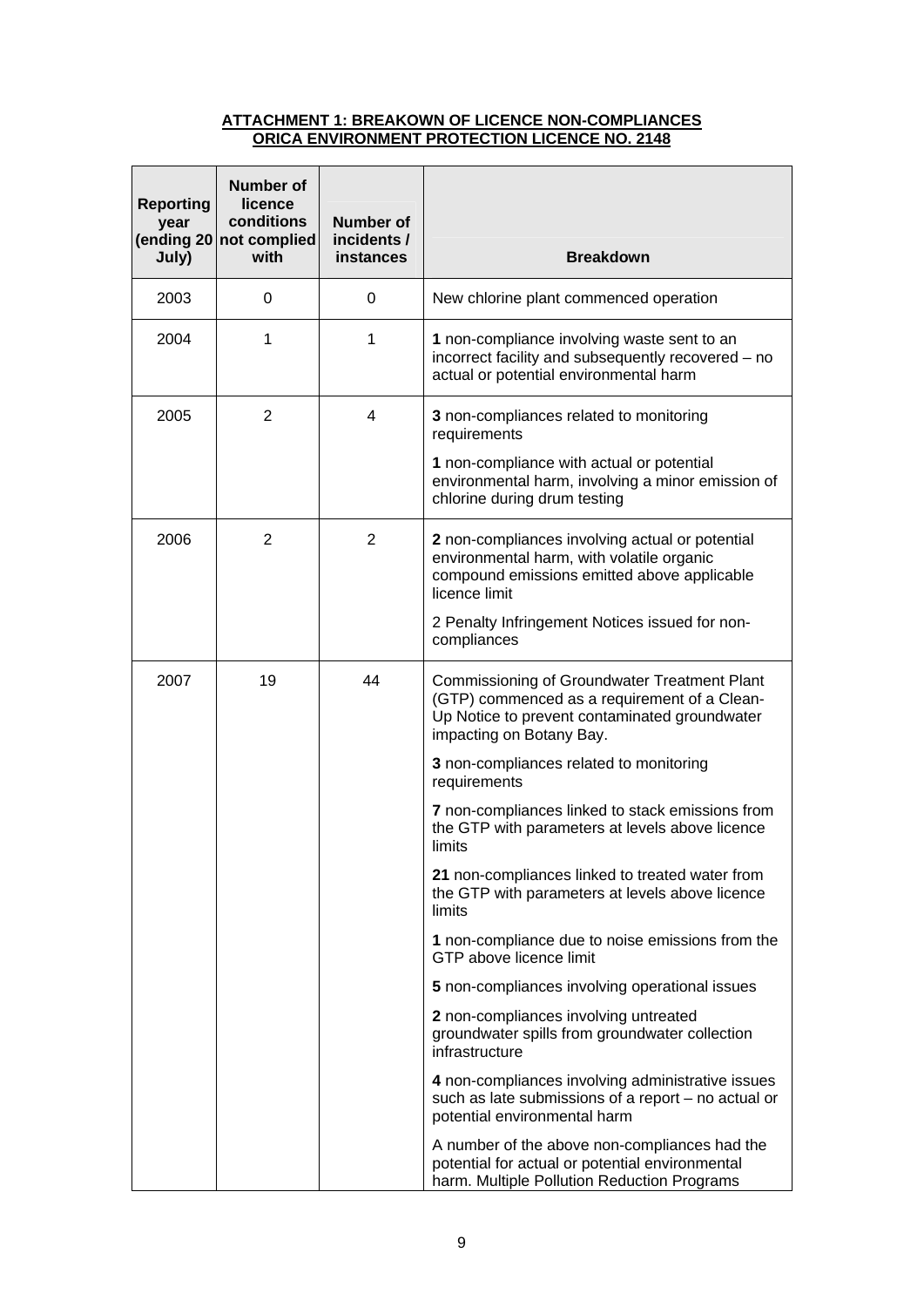| <b>Reporting</b><br>year<br>July) | <b>Number of</b><br>licence<br>conditions<br>(ending 20 not complied<br>with | <b>Number of</b><br>incidents /<br>instances | <b>Breakdown</b>                                                                                                                                                                                                                                           |
|-----------------------------------|------------------------------------------------------------------------------|----------------------------------------------|------------------------------------------------------------------------------------------------------------------------------------------------------------------------------------------------------------------------------------------------------------|
|                                   |                                                                              |                                              | (PRPs) were imposed on Orica to address issues<br>arising with the GTP during commissioning.                                                                                                                                                               |
|                                   |                                                                              |                                              | 1 Penalty Infringement Notice issued                                                                                                                                                                                                                       |
| 2008                              | 21                                                                           | 89                                           | 61 non-compliances related to monitoring<br>requirements, such as not monitoring wind speeds,<br>systems issues and not conducting required<br>monitoring                                                                                                  |
|                                   |                                                                              |                                              | 16 non-compliances linked to treated water from<br>the GTP with parameters at levels above licence<br>limits, with 10 linked to elevated temperatures, one<br>for biochemical oxygen demand and five for<br>chloramine that were caused by software issues |
|                                   |                                                                              |                                              | 6 non-compliances with actual or potential<br>environmental harm                                                                                                                                                                                           |
|                                   |                                                                              |                                              | 1 non-compliance linked to a performance trial with<br>the GTP issues - no actual or potential<br>environmental harm                                                                                                                                       |
|                                   |                                                                              |                                              | 1 operational non-compliance – no actual or<br>potential environmental harm                                                                                                                                                                                |
|                                   |                                                                              |                                              | 4 non-compliances involving administrative issues<br>- no actual or potential environmental harm                                                                                                                                                           |
| 2009                              | 8                                                                            | 13                                           | 2 non-compliances related to monitoring<br>requirements                                                                                                                                                                                                    |
|                                   |                                                                              |                                              | 1 non-compliance due to solid particle emissions<br>from GTP stack above licence limit. Penalty<br>Infringement Notice issued                                                                                                                              |
|                                   |                                                                              |                                              | 2 non-compliances involved oxidised nitrogen in<br>treated water from the GTP at levels marginally<br>above licence limits                                                                                                                                 |
|                                   |                                                                              |                                              | 2 other non-compliances involving actual or<br>potential environmental harm                                                                                                                                                                                |
|                                   |                                                                              |                                              | 4 non-compliances linked to temperature of treated<br>water from the GTP above licence limits. PRP<br>developed requiring Orica to undertake rectification<br>measures                                                                                     |
|                                   |                                                                              |                                              | 2 non-compliances involving administrative issues<br>- no actual or potential environmental harm                                                                                                                                                           |